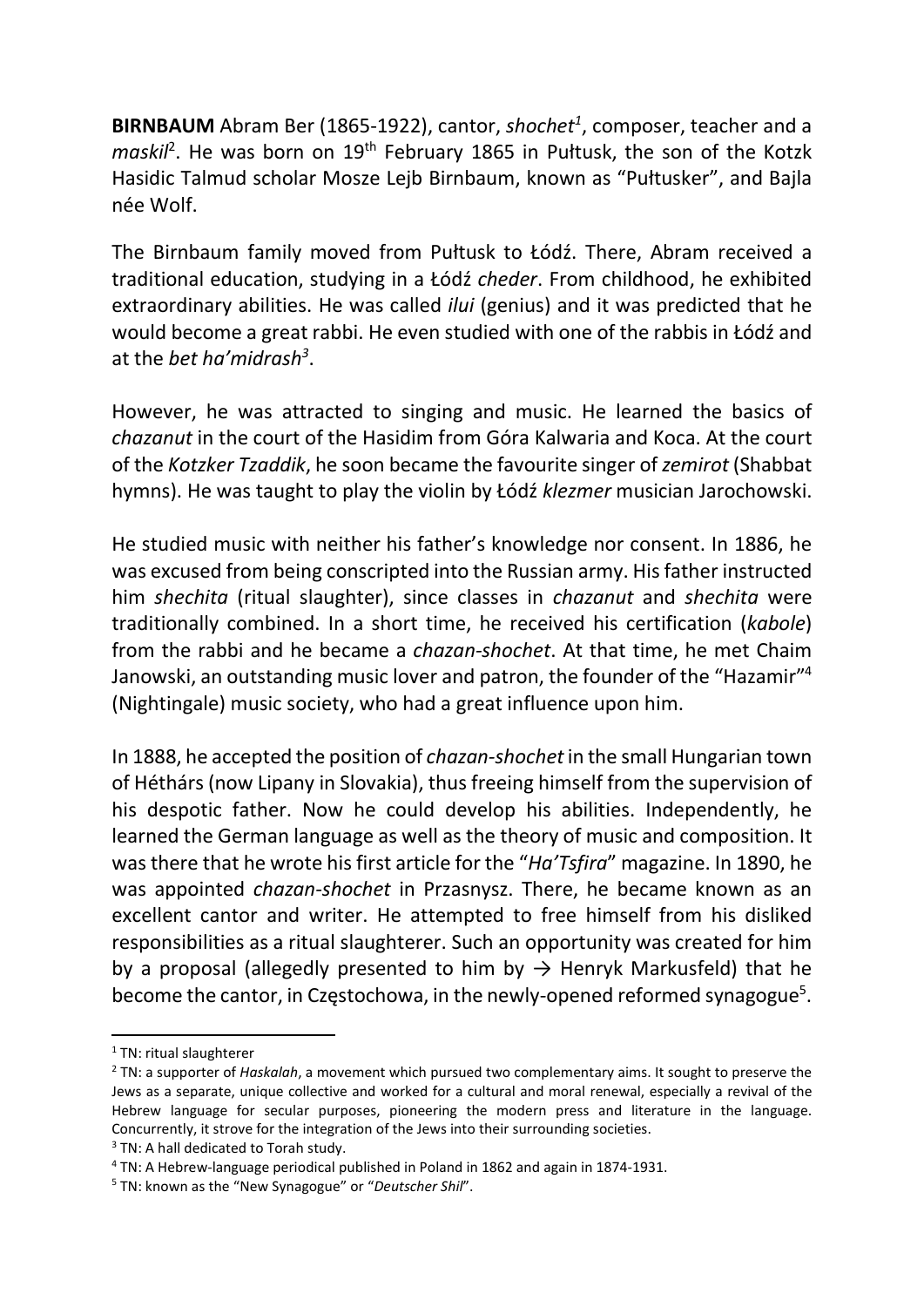Since, throughout his work there, the New Synagogue did not have a rabbi, Birnbaum stood at its head, being also a preacher and able to conduct his own independent activities. In 1893, he began teaching, by correspondence, music theory, harmonics and composition. In 1906, established a cantorial school in Częstochowa, which was popular in both Poland and Russia. Birnbaum's character reflected decency and good manners, honesty and openness, characteristics which he passed on to his students. Many of them became cantors and conductors. Amongst them, there were such notables as singer, music critic and collector of Jewish folklore Menachem Kipnis, cantor Pinchas Szerman, cantor and singer Eliahu Załudkowski.

In 1907, he organised the first convention of cantors in Warsaw, at which the world's first union of cantors was established. At the end of 1907, he was one of the founders of the "Lira" Musical-Literary Society in Częstochowa, becoming its musical director. He established both male and mixed choirs and was their conductor. The choirs performed in Polish and Hebrew (they were hostile towards Yiddish) and pieces from a world repertoire. Birnbaum was the organiser of and a participant in many musical events, directed also towards non-Jewish audiences. His daughters (a singer and a pianist) also took part. When, in 1912, the assimilationist-Zionist "Lira" combined with the Yiddish Jewish Literary Society, Birnbaum left, which resulted in a lowering of the range of musical activity and it weakened significantly.

While working in Częstochowa, in 1896-97 in Warsaw, he published a Hebrewlanguage specialised periodical, "Yarchon Ha'Chazanim" (Cantors' Monthly). He wrote for many periodicals, among them "Ha'Olam" (Wilno) and "Die Wahrheit" (Vienna). In turn, the publication of books made him a leading theorist and brought him fame as a composer, as he illustrated his theoretical considerations with the publishing of his works. His works comprised Halel v'zimrah (Częstochowa 1897), Torat hazimrah haklalit (General Theory of Singing) (Częstochowa 1902) and Omanut hahazanut (Cantorial Culture) (two volumes, Częstochowa 1908-1912, Nowy York 1954 – reprint). He also composed chamber music and songs to the texts of Jewish poets. His textbooks are still used today (e.g., Omanut ha'Hazanut). His pieces are still performed, the most popular being Bame Madlikin.

In 1913, an accidental and petty conflict with the Catholics, as well as the uncompromising attitude of the Gmina president, Henryk Markusfeld, prompted Birnbaum to hand in his resignation and quickly leave for Łódź. He never returned to his profession of cantor.